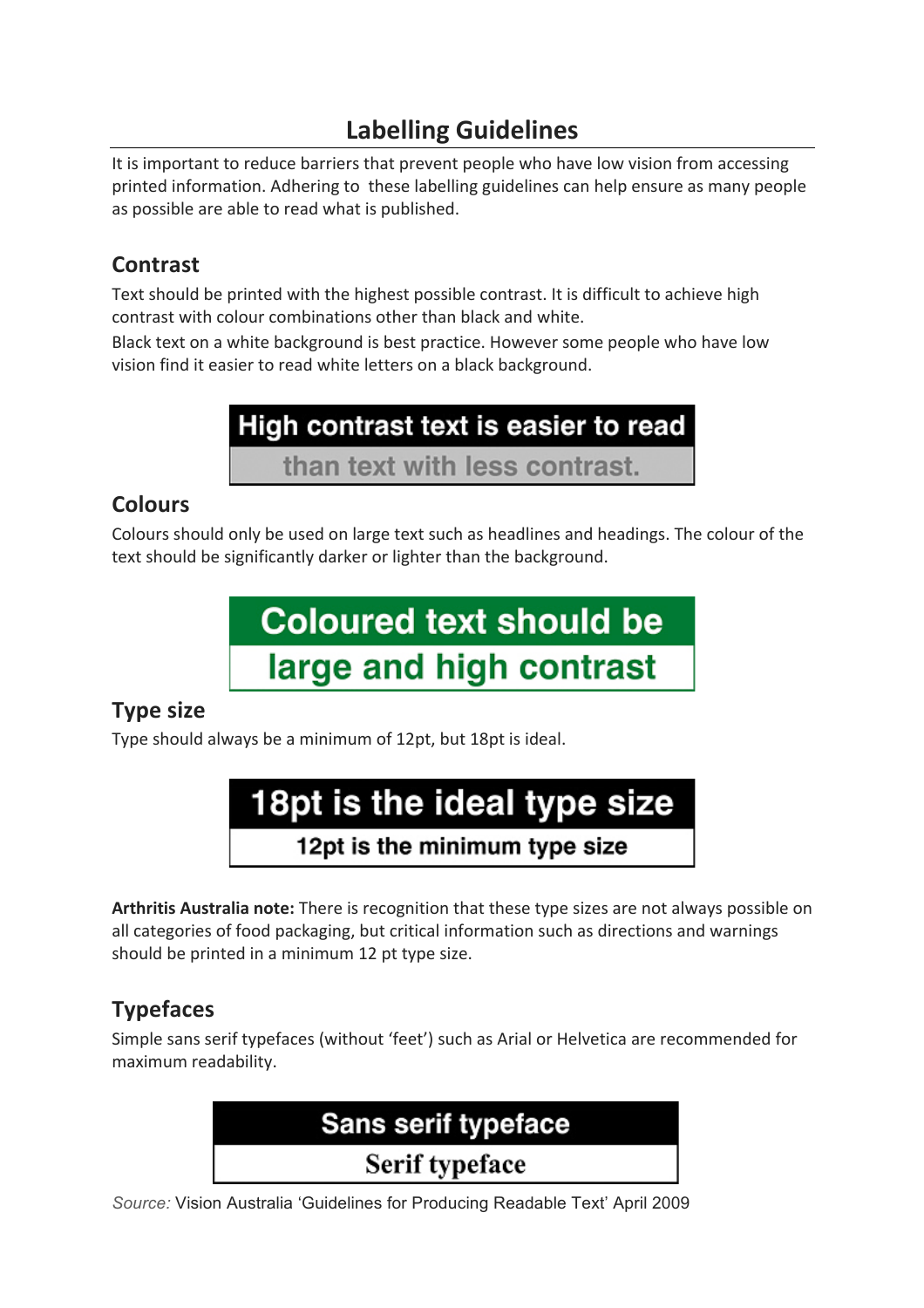Complicated or decorative fonts should be avoided. Unusual or irregular character shapes can be difficult to read.

*Decrative* ruposincus are less readable than plain typefaces.

#### **Type styles**

Bodies of text are easiest to read when they have a combination of upper and lower case characters. Avoid using capital letters and italics for bodies of text.

CAPITALS, italics and SMALL CAPS can be difficult to read.

Use bold text if necessary for emphasis, but ensure the type does not become so thick it reduces the white space within characters. This may make it difficult to distinguish between some characters. For example, e may look like s or a.



#### **Spacing**

Spacing between letters should be kept at the software's standard default setting. Closely spaced, condensed and widely spaced letters are often difficult to read.

# Condensed and widely spaced

typefaces are harder to read.

#### **Margins**

Wide margins around the edges of products make it easier for consumers to hold without obscuring text.

### **Alignment**

Text should be aligned to the left margin as it is used to orientate the reader.

*Source:* Vision Australia 'Guidelines for Producing Readable Text' April 2009